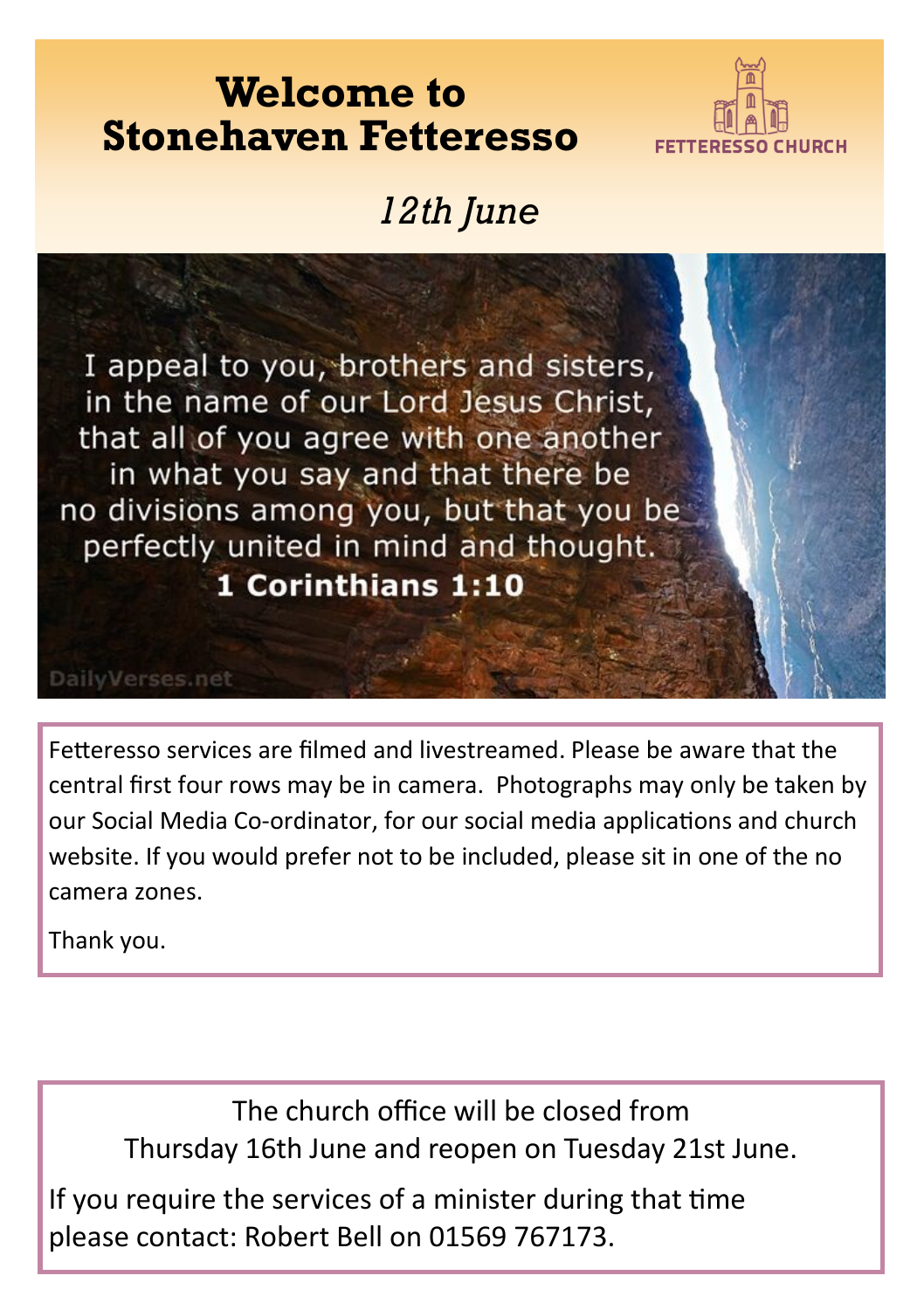# Dates for your Diary

## June

11<sup>th</sup> Saturday

| $12^{\text{th}}$ | Sunday    | Morning Worship & Sunday School     | 10.45am |
|------------------|-----------|-------------------------------------|---------|
| $13^{\text{th}}$ | Monday    | Under 3s group                      | 10am    |
|                  |           | Impact                              | 7.30pm  |
| $14^{\text{th}}$ | Tuesday   | Under 3s group                      | 10am    |
|                  |           | Paint and Pray                      | 10am    |
| $15^{\text{th}}$ | Wednesday | Ignite                              | 7.30pm  |
| $16^{\text{th}}$ | Thursday  | <b>Small Blessings</b>              | 10am    |
|                  |           | Prayer Meeting in church            | 7pm     |
| $17^{\text{th}}$ | Friday    | Under 3s group                      | 10am    |
|                  |           | Bible Study - 7 Signs and 7 Sayings | 10.30am |
|                  |           | Lighthouse Event                    |         |
| $18^{\text{th}}$ | Saturday  |                                     |         |
| $19^{th}$        | Sunday    | Morning Worship & Sunday School     | 10.45am |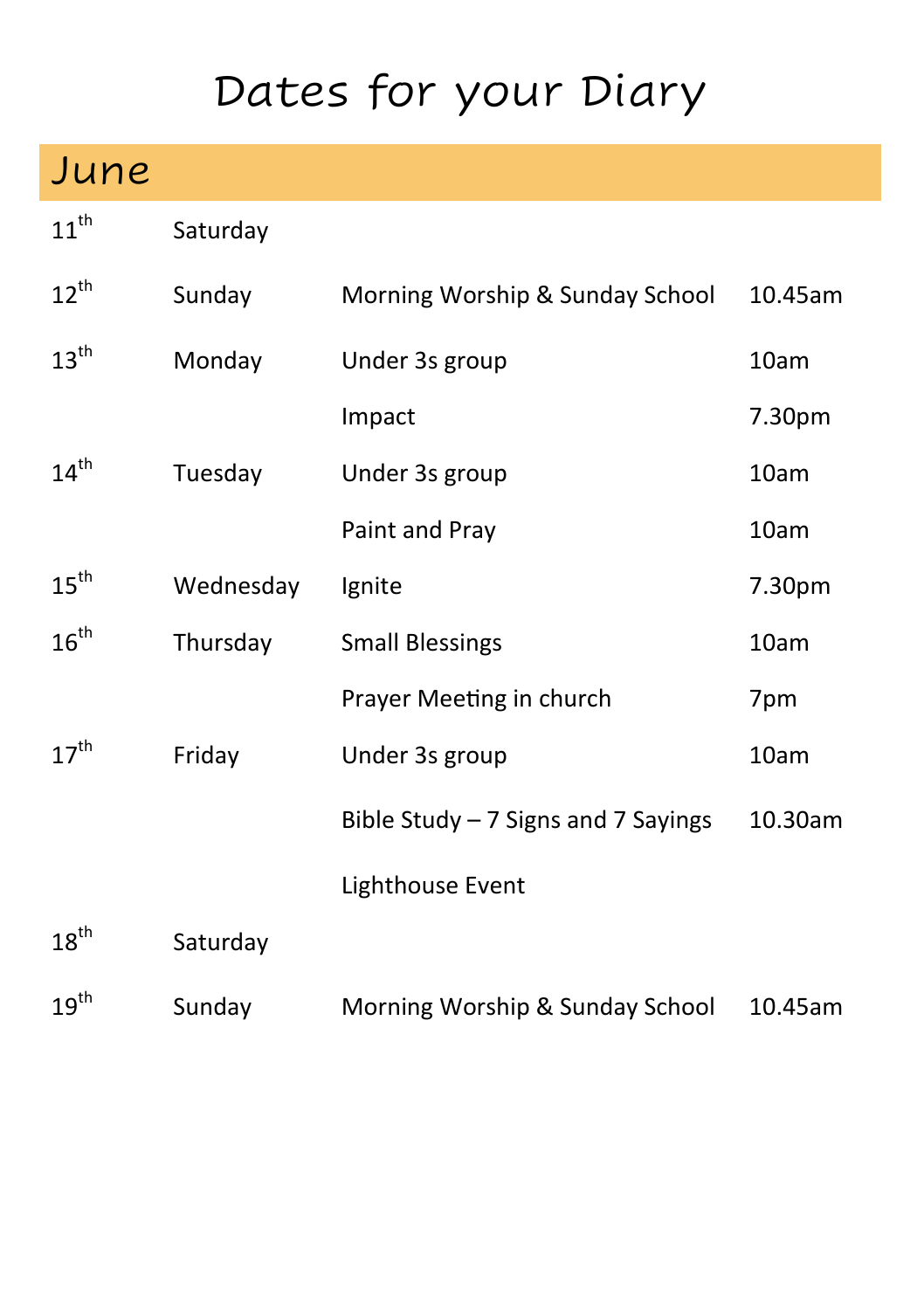### GENERAL ASSEMBLY 2022: SPECIAL SUPPLEMENT



Life and Work has once again published a FREE four page General Assembly Special Supplement for 2022 that can be [viewed here –](https://www.lifeandwork.org/resources/general-assembly-2022-special-supplement) full link:

[https://www.lifeandwork.org/resources/general](https://www.lifeandwork.org/resources/general-assembly-2022-special-supplement)-assembly-2022-special[supplement.](https://www.lifeandwork.org/resources/general-assembly-2022-special-supplement)

In addition to the supplement, a General Assembly report will feature in the July issue of Life and Work magazine. Anyone that is not a subscriber and interested in this particular issue can purchase a single print or digital copy [here:](http://www.lifeandwork.org/subscribe) https://www.lifeandwork.org/subscribe/subscribe

The July issue is published on  $17<sup>th</sup>$  June 2022.

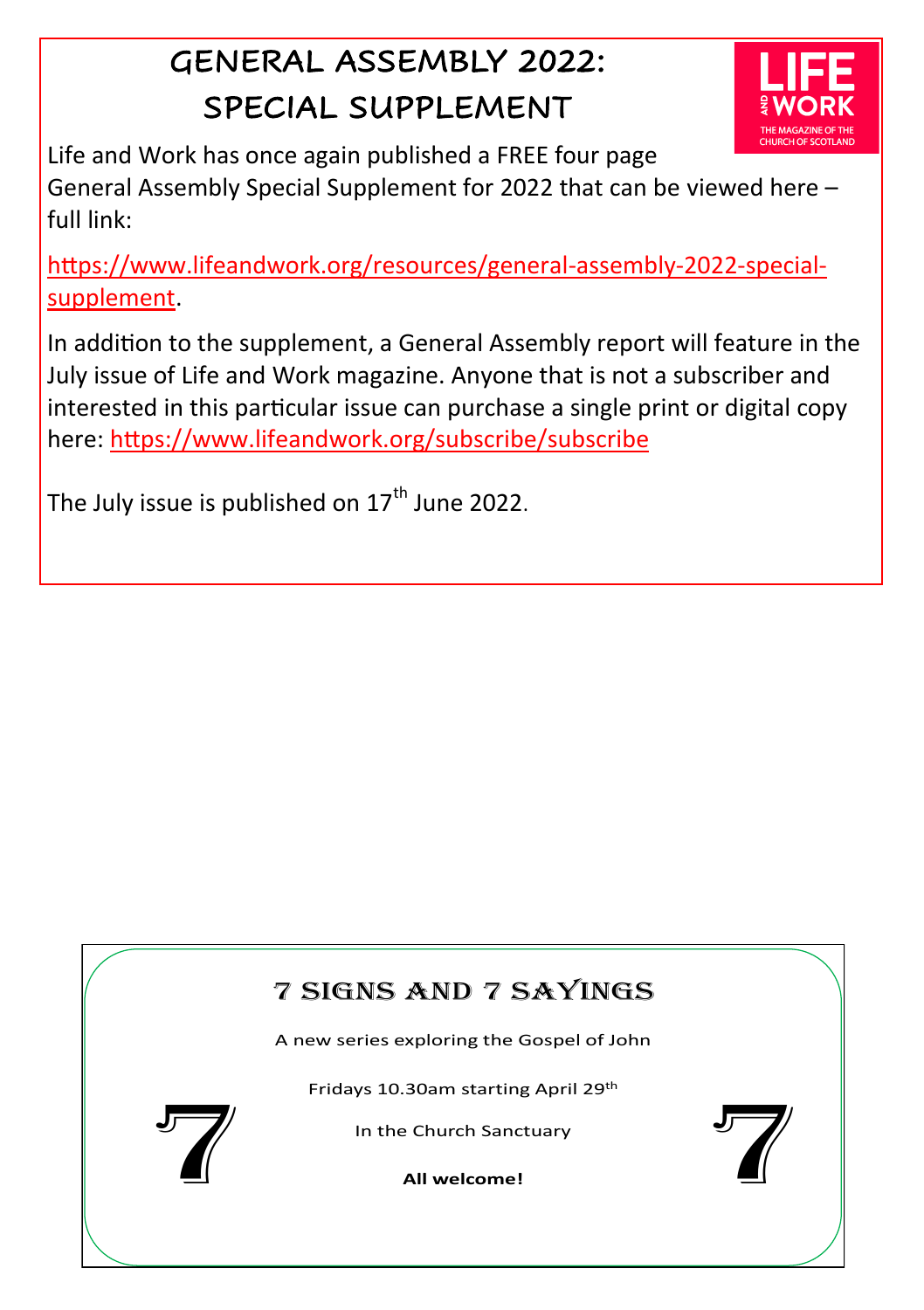| Church Officer Rota<br>June<br>12th Andrew Boggon<br>19th Elaine Kinninmonth<br>26th Andrew Boggon | Flower Rota<br>June<br>Jan & Roseanne Shewan<br>12th<br>19th<br>Jane Moody<br>Fiona Westland and<br>26th -<br>Alice Murdoch                             |  |
|----------------------------------------------------------------------------------------------------|---------------------------------------------------------------------------------------------------------------------------------------------------------|--|
| Welcome Team Rota<br>June<br>12th Roseanne Shewan<br>19th Doreen Seery<br>26th Lin Anderson        | Bible Reading Rota<br>June<br>12th Liz Ritchie<br>1 Corinthians 1<br>$v$ 10-18<br>19th David Potter Acts 19:1-11<br>26th<br>Janice Boggon Acts 19:13-20 |  |

### Sunday Coffees

We need help! We have a small band of teams who presently serve coffee and teas after our Sunday services but we need additional help to ensure that we can continue to do so over the summer months and beyond.



Would you be willing to join us and come along to prepare and serve coffee ? We provide simple coffee and tea, juice for the kids and biscuits. In addition, this service gives a valuable opportunity for our church family to catch up with each other and exchange news. We do need more help to ensure weekly cover so if you feel able, please contact Ailsa at the office or Peter Webster for more information.